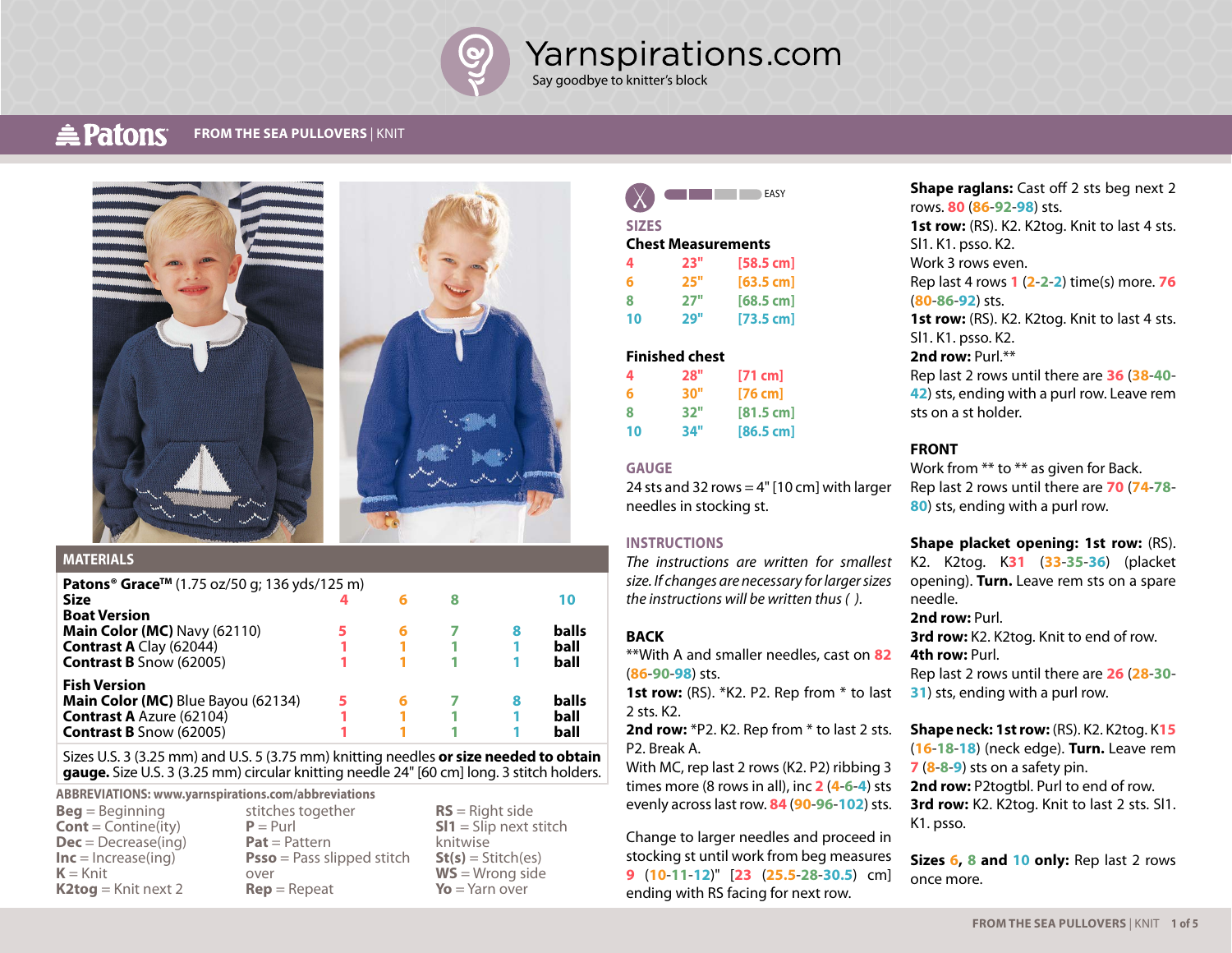

# Yarnspirations.com

Say goodbye to knitter's block

### **A** Patons **FROM THE SEA PULLOVERS** | KNIT

### **All Sizes: Next row:** Purl.

### **SLEEVES**

**Next row:** K2. K2tog. Knit to last 2 sts. Sl1. K1. psso. Rep last 2 rows until there are 5 sts, ending with a purl row. **Next row:** K1. K2tog. Sl1. K1. psso. **Next row:** P3. **Next row:** K1. K2tog. **Next row: P2. Next row:** K2tog. Fasten off.

With RS of work facing, join MC to rem **35** (**37**-**39**-**40**) sts. **1st row:** Knit to last 4 sts. Sl1. K1. psso. K2. **2nd row:** Purl. Rep last 2 rows until there are **26** (**28**-**30**- **31**) sts, ending with a purl row.

**Shape neck: 1st row:** (RS). K**7** (**8**-**8**-**9**) (neck edge). Slip these sts onto a safety pin. Knit to last 4 sts. Sl1. K1. psso. K2. 2nd row: Purl to last 2 sts. P2tog. **3rd row:** K2tog. Knit to last 4 sts. Sl1. K1. psso. K2.

**Sizes 6, 8 and 10 only:** Rep last 2 rows once more.

### **All Sizes: Next row:** Purl.

**Next row:** K2tog. Knit to last 4 sts. Sl1. K1. psso. K2. Rep last 2 rows until there are 5 sts, ending with a purl row. **Next row:** K2tog. Sl1. K1. psso. K1. **Next row:** P3. **Next row:** Sl1. K1. psso. K1. **Next row:** P2. **Next row:** Sl1. K1. psso. Fasten off.

## With A and smaller needles cast on **42** (**42**-**46**-**46**) sts.

Work 2 rows in (K2. P2) ribbing as given for Back. Break A.

With MC, work a further 6 rows in (K2. P2) ribbing, inc **4** (**6**-**4**-**6**) sts evenly across last row. **46** (**48**-**50**-**52**) sts.

Change to larger needles and proceed in stocking st inc 1 st each end of needle on 7th and following 6th rows until there are **68** (**74**-**78**-**84**) sts.

Cont even until work from beg measures **10½** (**12½**-**14**-**16½**)" [**26.5** (**32**-**35.5**-**42**) cm] ending with RS facing for next row.

**Shape raglans:** Cast off 2 sts beg next 2 rows. **64** (**70**-**74**-**80**) sts.

**1st row:** K2. K2tog. Knit to last 4 sts. Sl1. K1. psso. K2. 2nd row: P2. P2togtbl. Purl to last 4 sts.

P2tog. P2. **3rd row:** As 1st row.

**4th row:** Purl.

Rep last 4 rows **1** (**2**-**1**-**2**) time(s) more. **52** (**52**-**62**-**62**) sts.

**1st row:** K2. K2tog. Knit to last 4 sts. Sl1. K1. psso. K2.

## 2nd row: Purl.

Rep last 2 rows until there are **10** (**10**-**12**- **12**) sts, ending with a purl row. Leave rem sts on a st holder.

### **KANGAROO POCKET**

**Note:** When working from chart, wind small balls of the colors to be used, one for each separate area of color in the design. Start new colors at appropriate points. To change colors, twist the two colors around each other where they meet, on WS, to avoid a hole. Work small areas of color in duplicate stitch.

With MC and larger needles, cast on **59** (**59**-**65**-**65**) sts.

Work Chart I or II in stocking st to end of chart reading **knit** rows from **right** to left and **purl** rows from **left** to right, noting dec rows will be worked as follows: K2. K2tog. Knit to last 4 sts. Sl1. K1. psso. K2. Cast off rem **31** (**31**-**33**-**33**) sts. Charts I and II are shown on pages 4 and 5.

**Neck Edging:** Sew raglan seams. With RS of work facing, circular needle and MC, K**7** (**8**-**8**-**9**) from Right Front safety pin. Pick up and knit **12** (**12**-**14**-**14**) sts up Right Front neck edge. K**10** (**10**-**12**- **12**) from right sleeve st holder, dec 2 sts evenly across. K**36** (**38**-**40**-**42**) from Back st holder, dec 4 sts evenly across. K**10** (**10**- **12**-**12**) from left sleeve st holder, dec 2 sts evenly across. Pick up and knit **12** (**12**- **14**-**14**) sts down Left Front neck edge. K**7**  (**8**-**8**-**9**) from Left Front safety pin. **86** (**90**- **100**-**104**) sts. **Do not** join. Working back and forth across needle in rows, proceed as follows:

**Next row:** (WS). Knit. With B, knit 2 rows. With A, knit 2 rows. Cast off.

**Placket Edging:** With RS of work facing, smaller needles and MC, pick up and knit 36 sts evenly around Placket opening (including sides of neck edging). Cast off knitwise (WS).

Sew Pocket in position to Front as illustrated. Sew side and sleeve seams.

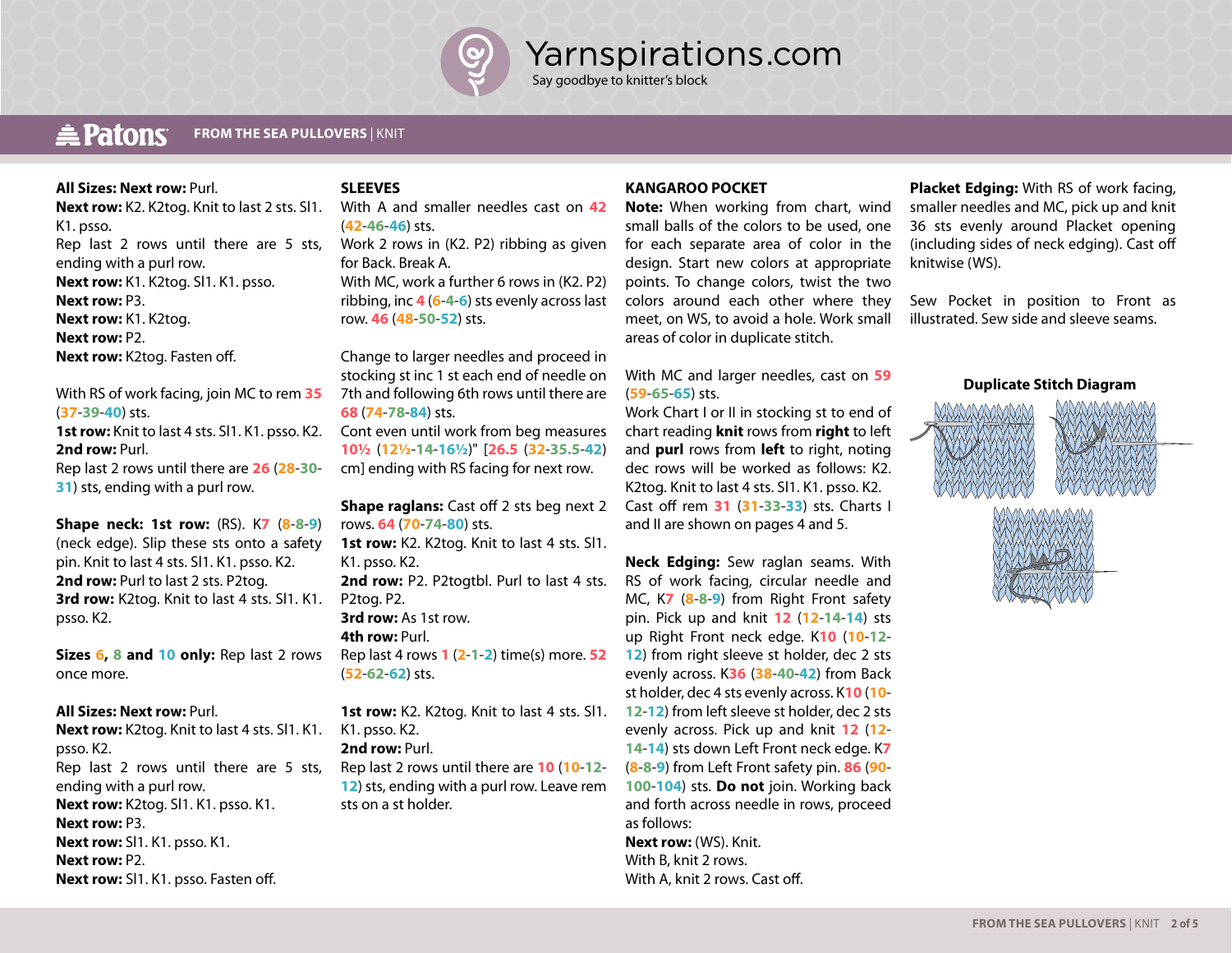

### **A**Patons **FROM THE SEA PULLOVERS** | KNIT

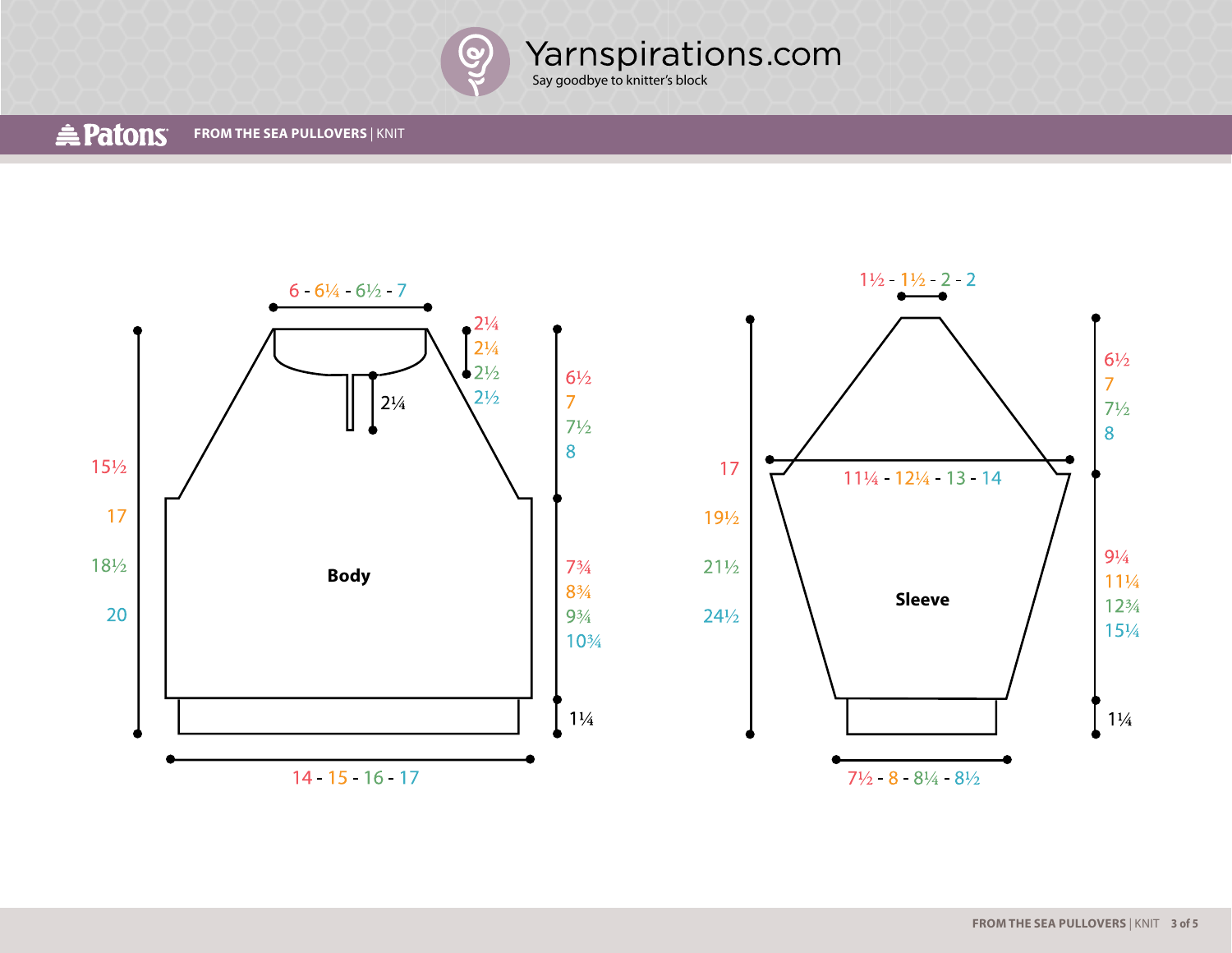

### **A**Patons **FROM THE SEA PULLOVERS** | KNIT